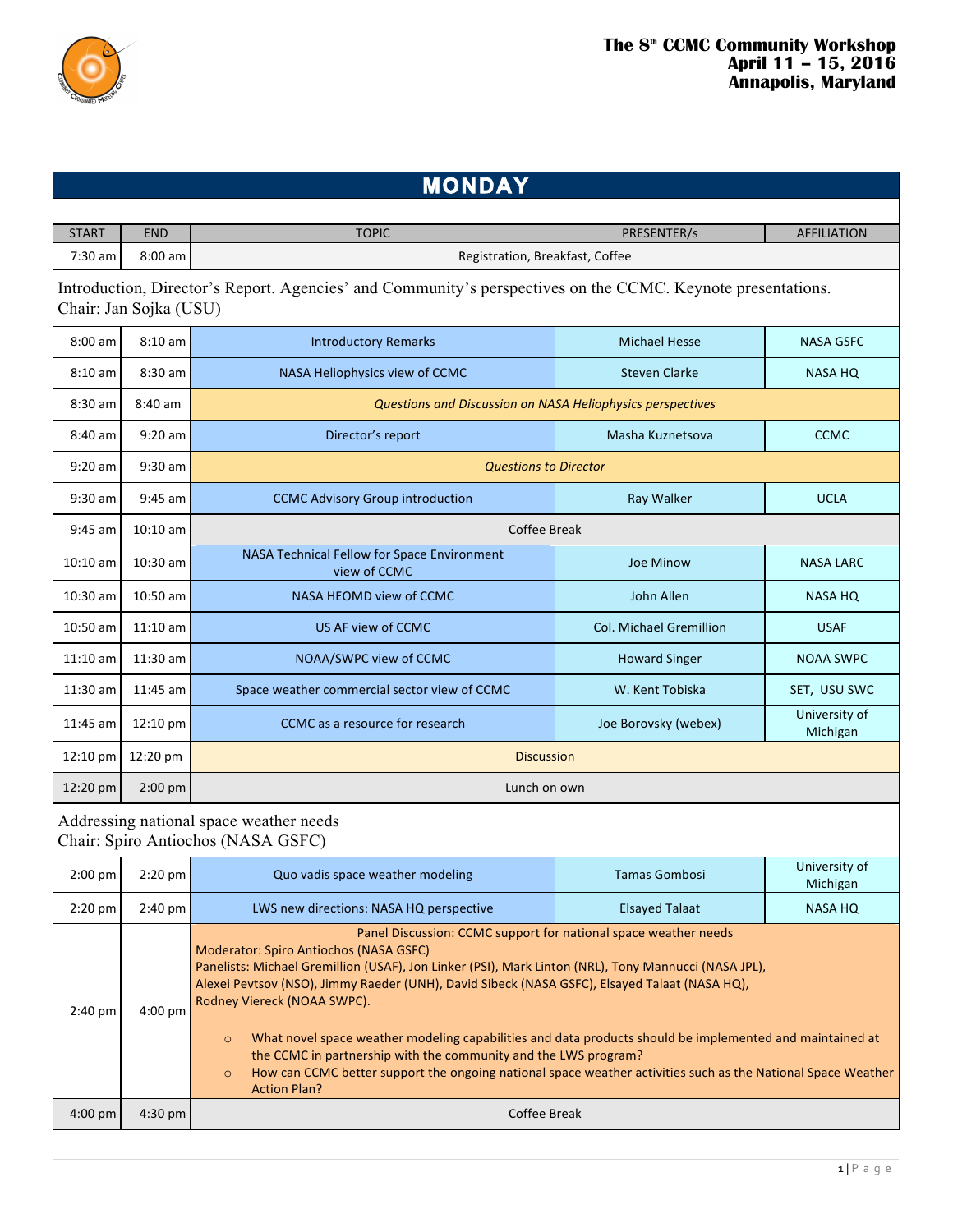

### The 8<sup>th</sup> CCMC Community Workshop **April 11 – 15, 2016 Annapolis, Maryland**

# Working with CCMC in preparation for delivering LWS strategic capabilities.

| Chair: Judy Karpen (NASA GSFC) |           |                                                                                                                                  |                               |                           |  |  |
|--------------------------------|-----------|----------------------------------------------------------------------------------------------------------------------------------|-------------------------------|---------------------------|--|--|
| $4:30 \text{ pm}$              | $4:50$ pm | Medium Range Thermosphere Ionosphere Storm Forecasts                                                                             | Tony Mannucci et al           | <b>NASA JPL</b>           |  |  |
| $4:50$ pm                      | $5:10$ pm | Integrated Real-Time Modeling System for Heliospheric Space<br><b>Weather Forecasting</b>                                        | Dusan Odstrcil et al          | NASA GSFC / GMU           |  |  |
| 5:10 pm                        | $5:30$ pm | From the Photosphere to the CCMC: Modeling Particle<br>Acceleration with Coupled MHD and Focused Transport<br><b>Simulations</b> | Matt Gorby & Nathan Schwadron | <b>UNH</b>                |  |  |
| $5:30$ pm                      | 5:45 pm   | Transitioning EEGGL to the CCMC                                                                                                  | Igor Sokolov et al            | University of<br>Michigan |  |  |
| 5:45 pm                        | $6:00$ pm | Transitioning AMPS to the CCMC                                                                                                   | Valeriy Tenishev et al        | University of<br>Michigan |  |  |
| $6:00 \text{ pm}$              | $6:30$ pm | <b>Break</b>                                                                                                                     |                               |                           |  |  |
| $6:30$ pm                      | $7:30$ pm | <b>Discussions, Working Meetings</b>                                                                                             |                               |                           |  |  |
|                                |           |                                                                                                                                  |                               |                           |  |  |

# **ESDAY** START  $\begin{bmatrix} \text{END} \end{bmatrix}$  END  $\begin{bmatrix} \text{N-1} \end{bmatrix}$  are to  $\begin{bmatrix} \text{TD} \end{bmatrix}$  . Topic  $\begin{bmatrix} \text{N-2} \end{bmatrix}$  are the set of  $\begin{bmatrix} \text{N-3} \end{bmatrix}$  are the set of  $\begin{bmatrix} \text{N-1} \end{bmatrix}$  are the set of  $\begin{bmatrix} \text{N-3} \end{bmatrix}$  a 7:30 am 8:00 am 8:00 am 8:00 am 8:00 am 8:00 am 8:00 am 8:00 am 8:00 am 8:00 am 8:00 am 8:00 am 8:00 am 8:00 am 8:00 am 8:00 am 8:00 am 8:00 am 8:00 am 8:00 am 8:00 am 8:00 am 8:00 am 8:00 am 8:00 am 8:00 am 8:00 am 8:00 a Models at CCMC. Collaborations with model developers. Chair: Tamas Gombosi (University of Michigan) 8:00 am | 8:15 am | Flux Emergence Prediction Tool (FEPT) Nagi Mansour | NASA 8:15 am 8:30 am ADAPT Carl Henney AFRL 8:30 am | 8:45 am | Nick Arge AFRL Arge AFRL Arge AFRL Arge AFRL Arge AFRL Arge AFRL Arge AFRL Arge AFRL Arge AFRL Arge AFRL Arge AFRL Arge AFRL Arge AFRL Arge AFRL Arge AFRL Arge AFRL Arge AFRL Arge AFRL Arge Afrace Arge 8:45 am 9:00 am Regional flux emergence in SWMF Ward Manchester University of Michigan NASA 9:00 am 9:20 am CORHEL Jon Linker et al PSI 9:20 am 9:35 am AWSoM: Modeling the heliosphere AWSoM: Modeling the heliosphere **Accord Controller Bart** Van Der Holst University of from the chromosphere to planets and Der Bart Van Der Holst University of the Controller of the Controller Bart Van Der Holst Der Michiga Michigan **9:35** am **9:45** am **Discussion** 9:45 am | 10:10 am | Coffee Break Models at CCMC. Collaborations with model developers. Chair: Tony Mannucci (NASA JPL) 10:10 am | 10:30 am | OpenGGCM new developments | Jimmy Raeder | UNH 10:30 am 10:50 am SWMF new developments Controlled and Gabor Toth University of Michigan 10:50 am | 11:05 am | Nice University RCM Stan Sazykin Nice University Rice University Research Research Rice University 11:05 am | 11:20 am | CIMI Mei Ching Fok NASA GSFC 11:20 am | 11:35 am | IMPTAM Ilka Sillanpaa FMI, Finland 11:35 am | 11:50 am | KePWOM Alex Glocer NASA GSFC 11:50 am 12:00 pm Discussion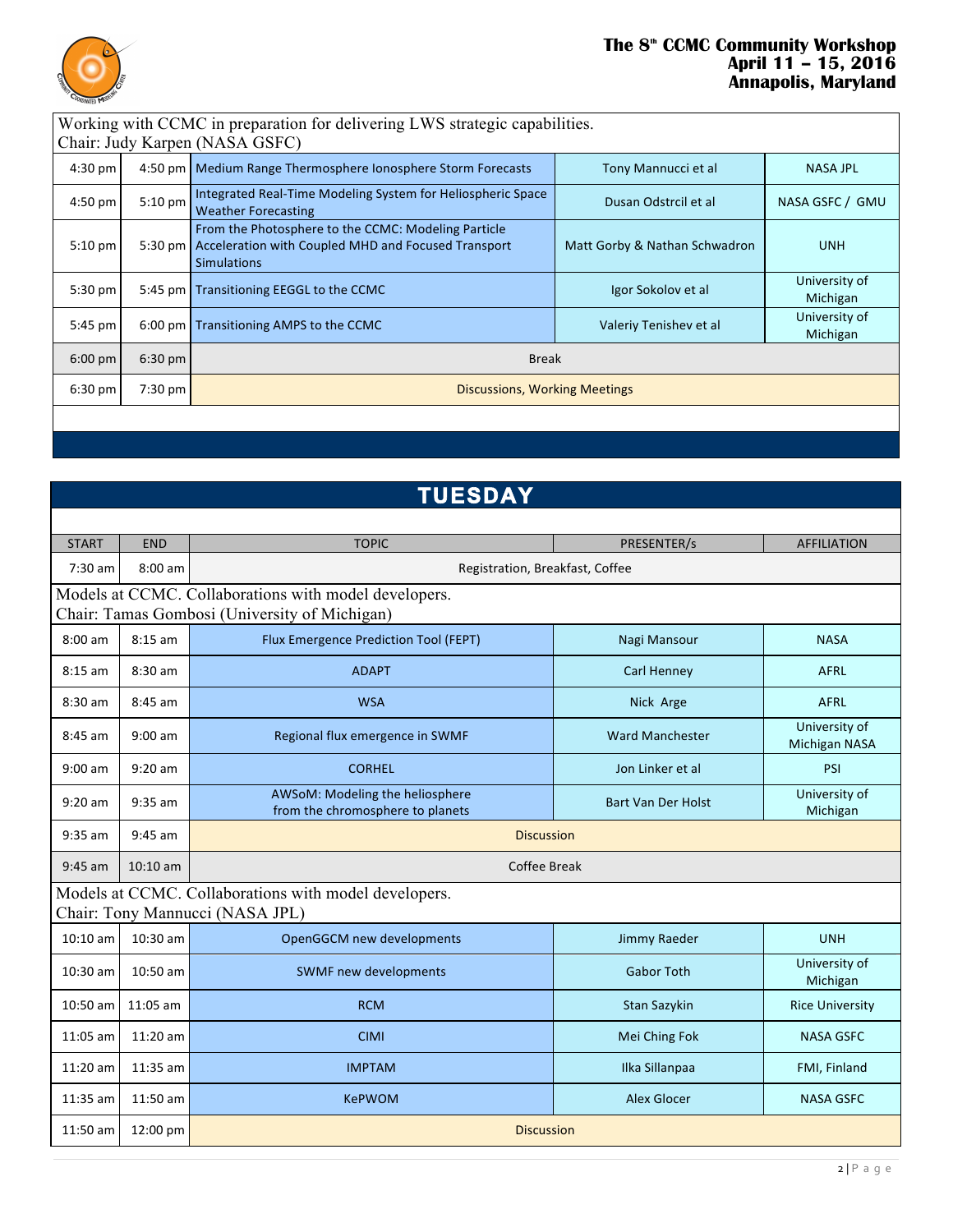

### **The 8th CCMC Community Workshop April 11 – 15, 2016 Annapolis, Maryland**

| 12:00 pm                                                                           | 1:30 pm           | Lunch on own                                                           |                          |                                           |  |  |
|------------------------------------------------------------------------------------|-------------------|------------------------------------------------------------------------|--------------------------|-------------------------------------------|--|--|
| Models at CCMC. Collaborations with model developers.<br>Chair: Jimmy Raeder (UNH) |                   |                                                                        |                          |                                           |  |  |
| 1:30 pm                                                                            | 1:50 pm           | <b>GAIM</b>                                                            | <b>Bob Schunk</b>        | <b>USU</b>                                |  |  |
| $1:50$ pm                                                                          | 2:05 pm           | IDA4D                                                                  | <b>Gary Bust</b>         | <b>JHU APL</b>                            |  |  |
| 2:05 pm                                                                            | 2:20 pm           | <b>CTIPe to IPE</b>                                                    | <b>Tim Fuller-Rowell</b> | <b>NOAA CIRES</b>                         |  |  |
| $2:20$ pm                                                                          | $2:35$ pm         | SAMI3                                                                  | Joe Huba                 | <b>NRL</b>                                |  |  |
| $2:35$ pm                                                                          | 2:50 pm           | Atmosphere-ionosphere model development at NCAR:<br>TIEGCM, WACCM-X    | <b>Stan Solomon</b>      | <b>NCAR</b>                               |  |  |
| 2:50 pm                                                                            | $3:00$ pm         | <b>Discussion</b>                                                      |                          |                                           |  |  |
| $3:00$ pm                                                                          | $3:15$ pm         | Coffee Break                                                           |                          |                                           |  |  |
| Models at CCMC. Collaborations with model developers.<br>Chair: Jon Linker (PSI)   |                   |                                                                        |                          |                                           |  |  |
| 3:30 pm                                                                            | 3:45 pm           | CMIT/LFM                                                               | Mike Wiltberger          | <b>NCAR</b>                               |  |  |
| 3:45 pm                                                                            | $4:00 \text{ pm}$ | LFM/Helio                                                              | Slava Merkin             | <b>JHU APL</b>                            |  |  |
| $4:00$ pm                                                                          | $4:15$ pm         | <b>Drag-Based Model</b>                                                | <b>Tomislay Zic</b>      | Hvar Observatory,<br>University of Zagreb |  |  |
| $4:15$ pm                                                                          | 4:30 pm           | <b>Heliospheric Tomography</b>                                         | Bernie Jackson           | <b>UCSD</b>                               |  |  |
| $4:30$ pm                                                                          | $4:45$ pm         | Tracing CME with Ooty IPS data<br>and collaboration with CCMC          | P.K. Manoharan           | TIFR RAC, India                           |  |  |
| 4:45 pm                                                                            | 5:00 pm           | <b>Discussion</b>                                                      |                          |                                           |  |  |
| $5:00$ pm                                                                          | 7:30 pm           | <b>Working Meetings</b><br>CCMC team discussions with model developers |                          |                                           |  |  |

# **WEDNESDAY**

| <b>START</b> | <b>END</b>               | <b>TOPIC</b>                                                                                                                                                      | PRESENTER/S            | <b>AFFILIATION</b>                     |
|--------------|--------------------------|-------------------------------------------------------------------------------------------------------------------------------------------------------------------|------------------------|----------------------------------------|
| $7:30$ am    | $8:00$ am                | Registration, Breakfast, Coffee                                                                                                                                   |                        |                                        |
|              |                          | Science users and research community feedback                                                                                                                     |                        |                                        |
|              | Chair: Ray Walker (UCLA) |                                                                                                                                                                   |                        |                                        |
| $8:00$ am    | $8:20$ am                | Mission scientist feedback and outlook                                                                                                                            | David Sibeck           | NASA GSFC                              |
| $8:20$ am    | $8:40$ am                | Solar scientist feedback: Validation for solar wind prediction<br>from models installed at the CCMC                                                               | Lan Jian               | <b>NASA GSFC</b>                       |
| $8:40$ am    | $9:00$ am                | Magnetosphere scientist feedback: Assessing the<br>performance of global MHD models at the CCMC using key<br>system parameters and empirical relationships        | <b>Evgeniy Gordeev</b> | Saint-Petersburg<br>University, Russia |
| $9:00$ am    | $9:15$ am                | Feedback and outlook from the GEM science community.<br>Opportunities for CCMC support of GEM Focus Groups                                                        | Mike Wiltberger        | <b>NCAR</b>                            |
| $9:15$ am    | $9:30$ am                | Feedback and outlook from the CEDAR science community                                                                                                             | <b>Bob Robinson</b>    | <b>CUA</b>                             |
| $9:30$ am    | $9:45$ am                | <b>Discussion</b>                                                                                                                                                 |                        |                                        |
| $9:45$ am    | $10:00$ am               | A "Virtual Observatory" approach to sharing of model and<br>simulation output and to data-model comparisons. Outlook on<br><b>CCMC</b> support of VO <sub>s</sub> | Aaron Roberts et al.   | <b>NASA GSFC</b>                       |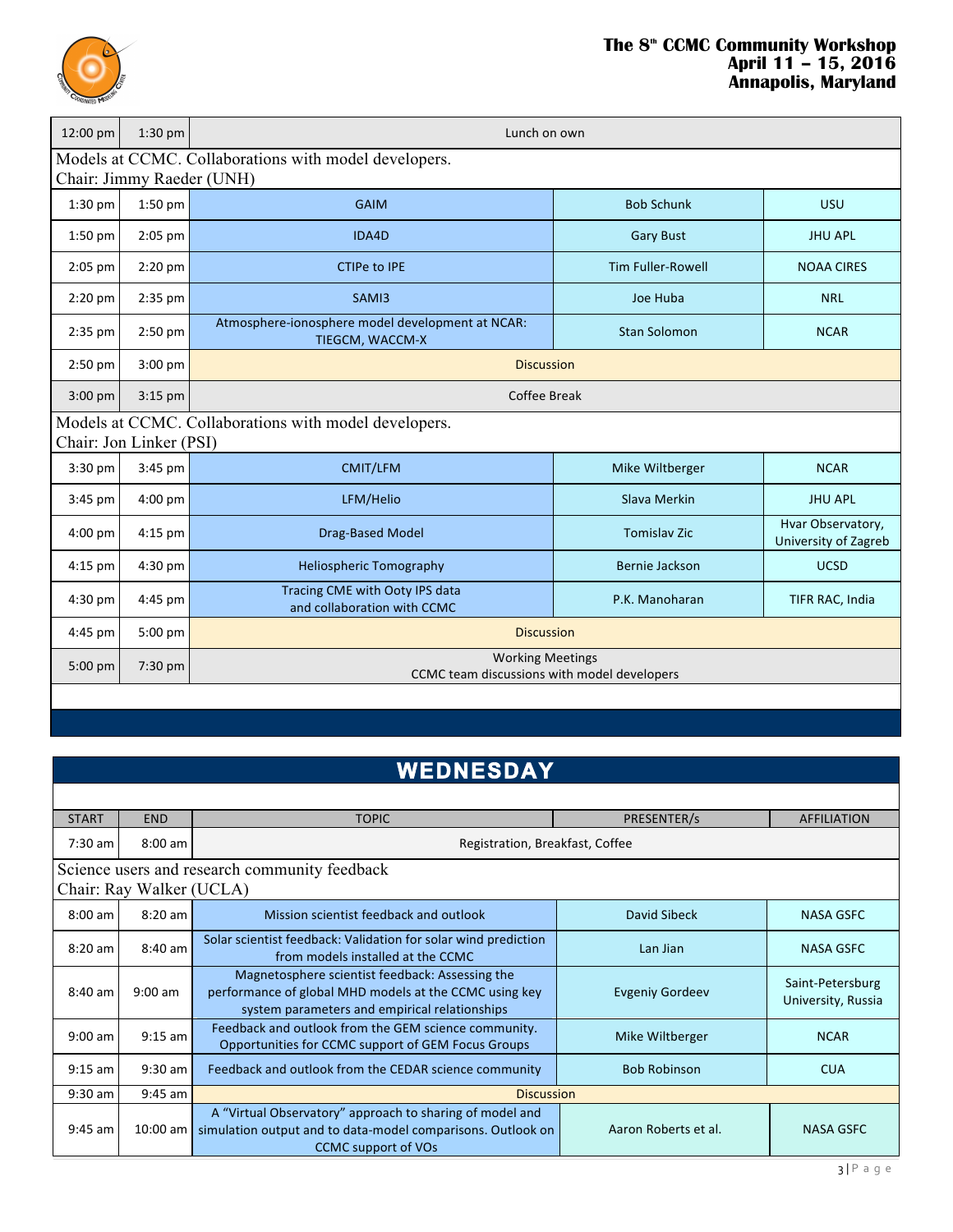

### **The 8th CCMC Community Workshop April 11 – 15, 2016 Annapolis, Maryland**

| 10:00 am                                                                                         | $10:30$ am | Coffee Break                                                                                                                                                 |                                     |                                  |  |
|--------------------------------------------------------------------------------------------------|------------|--------------------------------------------------------------------------------------------------------------------------------------------------------------|-------------------------------------|----------------------------------|--|
| Modeling extreme events and exoplanetary systems: feedback, needs, benefits, challenges, outlook |            |                                                                                                                                                              |                                     |                                  |  |
|                                                                                                  |            | Chair: Alex Glocer (NASA GSFC)                                                                                                                               |                                     |                                  |  |
| $10:30$ am                                                                                       | $10:45$ am | How would the thermosphere and ionosphere respond to an<br>extreme space weather event<br>and how would we validate a modeled response?                      | <b>Tim Fuller-Rowell</b>            | <b>NOAA CIRES</b>                |  |
| $10:45$ am                                                                                       | 11:00 am   | <b>Discussion</b>                                                                                                                                            |                                     |                                  |  |
| $11:00$ am                                                                                       | $11:15$ am | CCMC "What if" simulations of different magnetospheres<br>in support of Heliophysics Summer Schools                                                          | Nick Gross & Jan Sojka              | Boston University,<br><b>USU</b> |  |
| $11:15$ am                                                                                       | $11:30$ am | <b>Planetary Community view</b><br>of CCMC web-based simulation services                                                                                     | Shawn Domagal-Goldman               | <b>NASA GSFC</b>                 |  |
| $11:30$ am                                                                                       | 11:45 am   | Astrophysics Community view of CCMC web-based simulation<br>services and benefits and opportunities of exoplanetary<br>systems modeling support              | <b>William Danchi</b>               | <b>NASA GSFC</b>                 |  |
| $11:45$ am                                                                                       | 12:15 pm   | <b>Discussion</b>                                                                                                                                            |                                     |                                  |  |
| 12:15pm                                                                                          | $2:00$ pm  | Lunch on own                                                                                                                                                 |                                     |                                  |  |
|                                                                                                  |            | Research and mission science support                                                                                                                         |                                     |                                  |  |
|                                                                                                  |            | Chair: Gabor Toth (University of Michigan)                                                                                                                   |                                     |                                  |  |
| 2:00 pm                                                                                          | $2:15$ pm  | Research and educational opportunities<br>of local models at the CCMC                                                                                        | Ilja Honkonen                       | <b>NASA GSFC</b>                 |  |
| 2:15 pm                                                                                          | 2:35 pm    | PIC simulation services at the CCMC in support of MMS<br>mission and GEM Magnetic Reconnection Focus Group                                                   | Yi-Hsin Liu, Lutz Rastaetter et al. | <b>NASA GSFC</b>                 |  |
| 2:35 pm                                                                                          | $3:00$ pm  | Discussion: Benefits and opportunities for expanding kinetic simulation services at the CCMC                                                                 |                                     |                                  |  |
| $3:00$ pm                                                                                        | 3:15 pm    | New Horizons Flyby Modeling Challenge                                                                                                                        | Peter MacNeice et al.               | <b>NASA GSFC</b>                 |  |
| $3:15$ pm                                                                                        | 3:30 pm    | Opportunities to build upon the New Horizons Challenge<br>facilitated by the CCMC to advance understanding and<br>modeling capabilities of outer heliosphere | Nick Pogorelov et al                | <b>UAH</b>                       |  |
| $3:30$ pm                                                                                        | 3:35 pm    | <b>Discussion</b>                                                                                                                                            |                                     |                                  |  |
| $3:35$ pm                                                                                        | 4:00 pm    | <b>Coffee Break</b>                                                                                                                                          |                                     |                                  |  |
| Communicating space weather information to broader community<br>Chair: Alex Young (NASA GSFC)    |            |                                                                                                                                                              |                                     |                                  |  |
| $4:00$ pm                                                                                        | $4:15$ pm  | Using CCMC models to communicate the heliosphysics story                                                                                                     | Sarah Frazier                       | <b>NASA GSFC</b>                 |  |
| 4:15 pm                                                                                          | 4:30 pm    | Advanced Visualization of CCMC simulations                                                                                                                   | <b>Tom Bridgman</b>                 | <b>NASA GSFC</b>                 |  |
| 4:30 pm                                                                                          | 5:00 pm    | CCMC-LiU-AMNH Partnership: Bringing space weather models<br>to planetariums                                                                                  | Alex Bock et al                     | Linkoping University,<br>Sweden  |  |
| 5:00 pm                                                                                          | $5:15$ pm  | <b>Discussion</b>                                                                                                                                            |                                     |                                  |  |
| 5:15 pm                                                                                          | 5:30 pm    | <b>Break</b>                                                                                                                                                 |                                     |                                  |  |
| 5:30 pm                                                                                          | 7:30 pm    | <b>Working Meetings</b>                                                                                                                                      |                                     |                                  |  |
| 5:30 pm                                                                                          | $7:30$ pm  | CCMC Advisory Group Meeting (Ballroom - Coffee, snacks)                                                                                                      |                                     |                                  |  |
|                                                                                                  |            |                                                                                                                                                              |                                     |                                  |  |
|                                                                                                  |            |                                                                                                                                                              |                                     |                                  |  |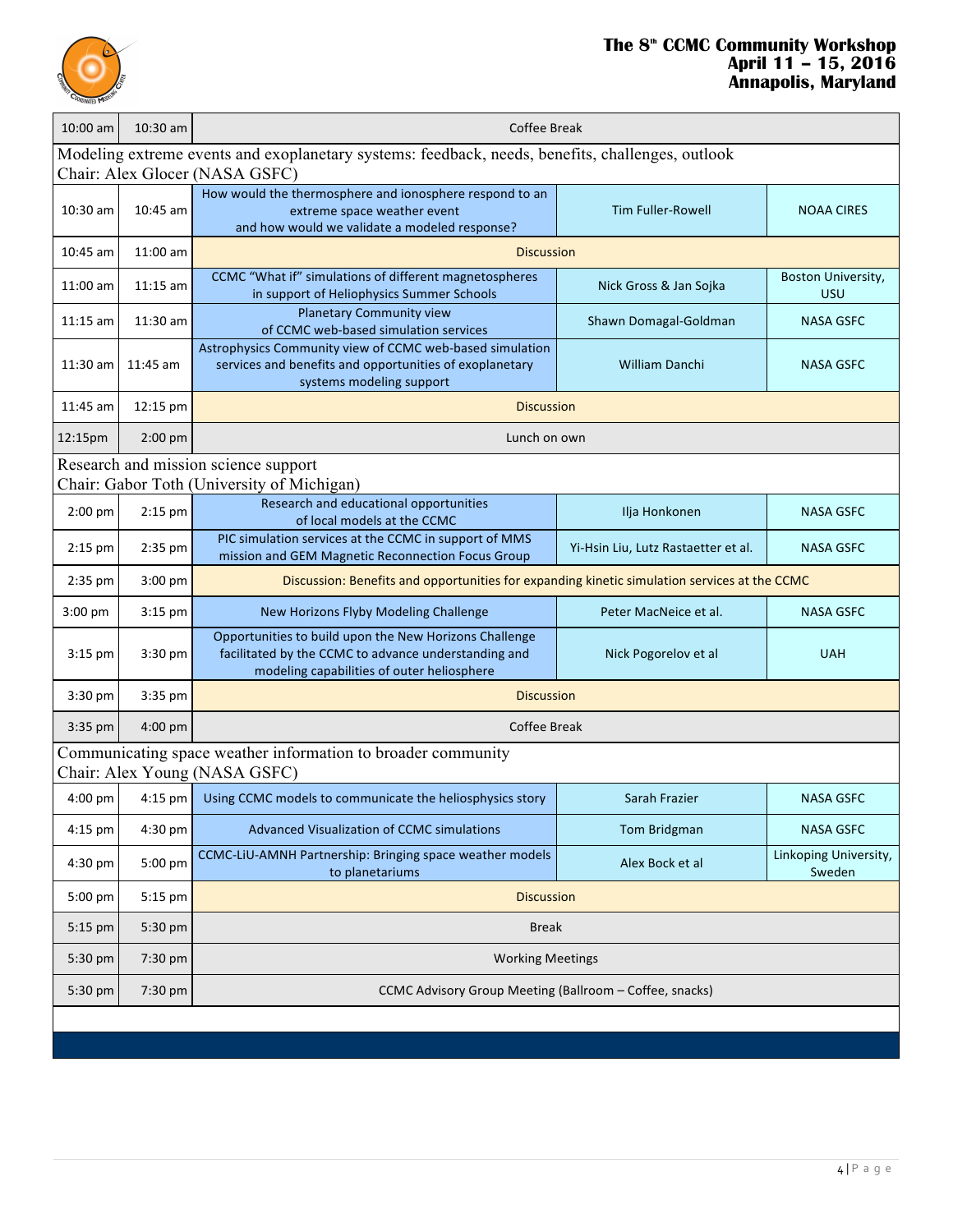

# **THURSDAY**  START END TOPIC PRESENTER/s AFFILIATION 7:30 am | 8:00 am | Registration, Breakfast, Coffee Addressing NASA space weather needs. Space weather effects in auroral region. Chair: Bob Robinson (CUA) 8:00 am 9:00 am Space weather services and tools for NASA robotic missions: e weather services and tools for NASA robotic missions: <br>
presentations and demos by CCMC/SWRC interns University<br>
University University 9:00 am 9:15 am NASA missions space weather needs: Spacecraft charging at weather heeds. Spacecraft Charging at Theory Joseph Minow NASA LARC<br>Low Earth Orbits 9:15 am 9:30 am Auroral boundary from FUV imagers for validation of auroral products at the CCMC **COMPUTE 1999** Yongliang Zhang Medicine at the CCMC 9:30 am | 9:45 am | NASA GSFC | Aurorasaurus | Elisabeth MacDonald | NASA GSFC 9:45 am 10:00 am **Discussion:** Auroral boundaries and impacts on technologies in auroral region. Approach to validation and metrics selection for auroral boundaries predictions 10:00 am 10:15 am 2000 am 20:00 am 20:00 am 20:00 am 20:00 am 20:00 am 20:00 am 20:00 am 20:00 am 20:00 am 20:0 Space weather effects on the ground. Radiation effects. Chair: Kent Tobiska (SET, USU SWC) 10:15 am 10:30 am Assessment of the CCMC real-time SWMF runs Michael Liemohn Muslemonn Michigan 10:30 am | 10:45 am | LWS institute: GICs Working group perspective on CCMC | Antti Pulkkinen | CCMC 10:45 am 11:05 am Opportunities and benefits of incorporation of 3D induction data and models into space weather end-to-end modeling at the CCMC Anna Kelbert **USGS** 11:05 am 2011:20 am 2012 - Annual March 2014 - Annual March 2014 - Annual March 2014 - Discussion 11:20 am | 11:35 am | FAA view of CCMC Karen Shelton-Mur FAA 11:35 am | 11:50 am | CARI-7 Kyle Copeland FAA 11:50 am 12:05 pm Modeling radiation shielding for spacecraft and instrumentation and the Michael Xapsos NASA GSFC 12:05 pm | 12:20 pm | Discussion: Approach to metrics and validation for radiation effects models 12:20 pm 2:00 pm 2:00 pm 2:00 pm 2:00 pm  $\sim$  2.00 pm  $\sim$  2.00 pm  $\sim$  2.00 pm  $\sim$  2.00 pm  $\sim$  2.00 pm  $\sim$  2.00 pm  $\sim$  2.00 pm  $\sim$  2.00 pm  $\sim$  2.00 pm  $\sim$  2.00 pm  $\sim$  2.00 pm  $\sim$  2.00 pm  $\sim$  2.00 pm  $\sim$  2.00 pm Space weather effects in ionosphere: satellite drag, ionospheric disturbances. Metrics selection for specific applications. Chair: Gary Bust (JHU APL) 2:00 pm 2:15 pm LWS institute: Satellite drag working group: nce. Satellite that working group.<br>  $\begin{array}{|l|l|}\n\hline\n\end{array}$  Yongliang Zhang  $\begin{array}{|l|l|}\n\hline\n\end{array}$  JHU APL 2:15 pm 2:30 pm Discussion: Assessment of storm driven neutral densities modeling capabilities. Metrics for satellite drag applications 2:30 pm 2:45 pm On-going community-wide projects to assess capabilities to quantify storm-driven ionospheric disturbances (a.k.a. GEM-CEDAR Modeling Challenges) Ja Soon Shim et al. **In the Solution CCMC** 2:45 pm 3:00 pm 3:00 pm  $\blacksquare$ 3:00 pm 3:15 pm 3:15 pm 3:15 pm 3:15 pm 3:15 pm 3:15 pm 3:15 pm 3:15 pm 3:15 pm 3:15 pm 3:15 pm 3:15 pm 3:15 pm 3:15 pm 3:15 pm 3:15 pm 3:15 pm 3:15 pm 3:15 pm 3:15 pm 3:15 pm 3:15 pm 3:15 pm 3:15 pm 3:15 pm 3:15 pm 3:15 p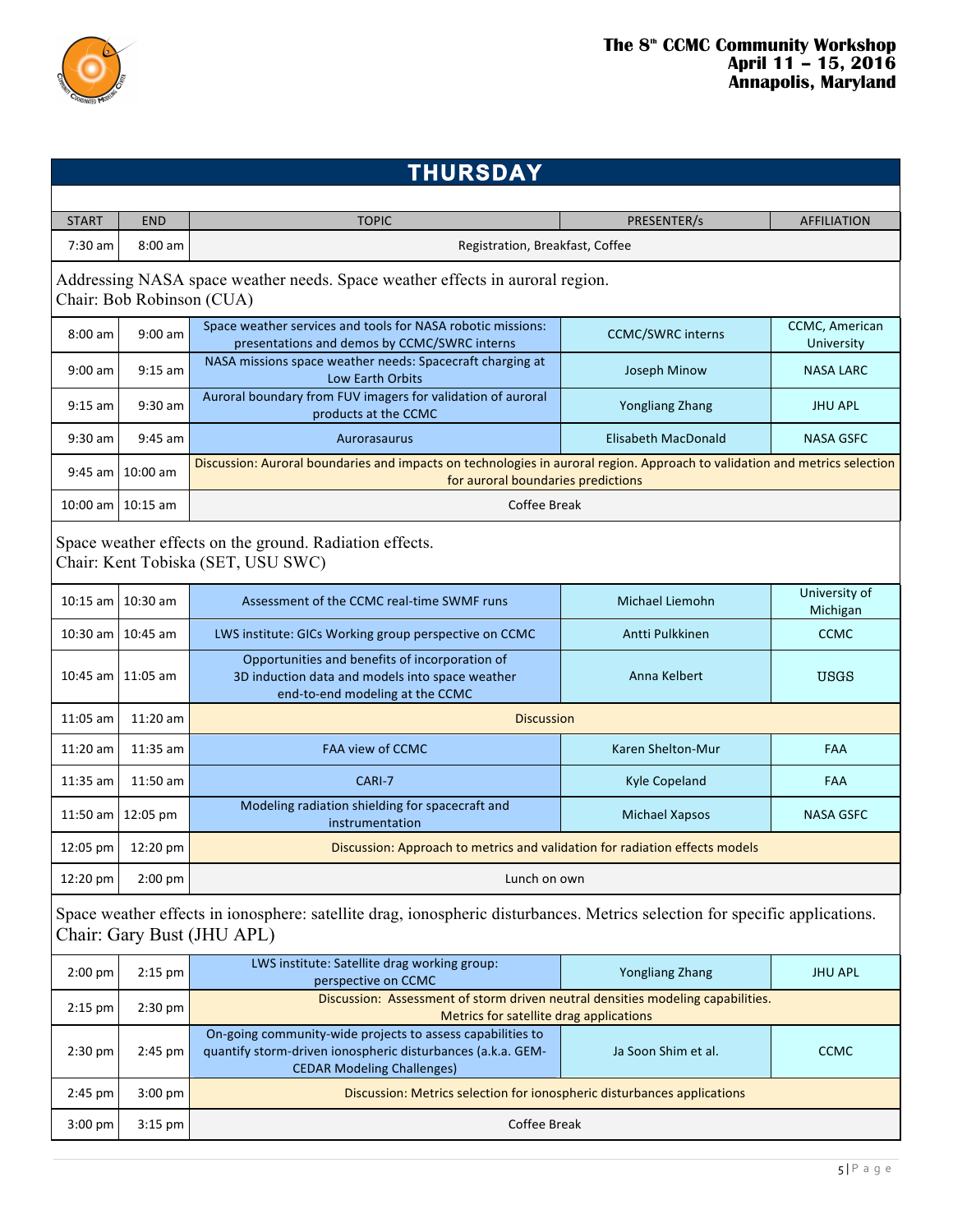



## Addressing needs of human exploration. Flares and SEPs. Chair: John Allen (NASA HQ)

| CCMC-SRAG partnership to address space weather needs of<br>$3:15$ pm<br>$3:35$ pm<br>Dan Fry<br>human exploration<br>J. Labrenz, B. Heber, P. Kuehl, C.<br>REIeASE Update: Near-Realtime Forecasting of MeV Protons on<br>$3:55$ pm<br>Salamis, O. Malandraki and Arik<br>$3:35$ pm<br><b>NASA HQ</b><br>the Basis of Sub-Relativistic Electrons<br>Posner (presented by Arik Posner)<br>Leila Mays, Janet Luhmann, Matt<br>Towards coupled Heliosphere-SEP system<br>$3:55$ pm<br>$4:15$ pm<br>Gorby, Dusan Odstrcil, Jon Linker,<br>Nathan Schwadron, Igor Sokolov<br>Solar flare forecasting verification in RWC Japan and<br>Yuki Kubo<br>$4:35$ pm<br>$4:15$ pm<br>opportunities for partnership with CCMC | Chair: John Allen (NASA HO) |  |                                                                                                                        |  |                                    |  |
|-----------------------------------------------------------------------------------------------------------------------------------------------------------------------------------------------------------------------------------------------------------------------------------------------------------------------------------------------------------------------------------------------------------------------------------------------------------------------------------------------------------------------------------------------------------------------------------------------------------------------------------------------------------------------------------------------------------------|-----------------------------|--|------------------------------------------------------------------------------------------------------------------------|--|------------------------------------|--|
|                                                                                                                                                                                                                                                                                                                                                                                                                                                                                                                                                                                                                                                                                                                 |                             |  |                                                                                                                        |  | <b>NASA SRAG</b>                   |  |
|                                                                                                                                                                                                                                                                                                                                                                                                                                                                                                                                                                                                                                                                                                                 |                             |  |                                                                                                                        |  |                                    |  |
|                                                                                                                                                                                                                                                                                                                                                                                                                                                                                                                                                                                                                                                                                                                 |                             |  |                                                                                                                        |  | NASA GSFC, GMU,<br>UNH, PSI, UMICH |  |
|                                                                                                                                                                                                                                                                                                                                                                                                                                                                                                                                                                                                                                                                                                                 |                             |  |                                                                                                                        |  | NICT, Japan                        |  |
| CME and solar flare forecasting at ROB and collaboration with<br>$4:55$ pm<br>$4:35$ pm<br><b>Andy Devos</b><br><b>CCMC</b>                                                                                                                                                                                                                                                                                                                                                                                                                                                                                                                                                                                     |                             |  |                                                                                                                        |  | ROB, Belgium                       |  |
| COMESEP, SEPForecast and other SEP related activities at BIRA-<br>$5:15$ pm<br>$4:55$ pm<br><b>Mark Dierckxsens</b><br><b>IASB</b>                                                                                                                                                                                                                                                                                                                                                                                                                                                                                                                                                                              |                             |  |                                                                                                                        |  | BIRA-IASB, Belgium                 |  |
| 5:15 pm<br>5:30 pm<br><b>Break</b>                                                                                                                                                                                                                                                                                                                                                                                                                                                                                                                                                                                                                                                                              |                             |  |                                                                                                                        |  |                                    |  |
| Discussion and Demo - Community-wide forecast validation "scoreboards":<br>5:30 pm<br>7:30 pm<br>Leila Mays (CCMC), Rick Mullinix (CCMC) et al, Arik Posner (NASA HQ), Ki-Chang Yoon (KSWC, South Korea)<br>(Ballroom – Coffee, Snacks)                                                                                                                                                                                                                                                                                                                                                                                                                                                                         |                             |  | Andy Devos (ROB, Belgium), Mark Dierckxsens(BIRA-IASB, Belgium), Mike Marsh (Met Office, UK), Yuki Kubo (NICT, Japan), |  |                                    |  |
| CCMC Advisory Group Meeting (Breakout Room – Emil Nobs Room)<br>5:45 pm<br>$7:30$ pm                                                                                                                                                                                                                                                                                                                                                                                                                                                                                                                                                                                                                            |                             |  |                                                                                                                        |  |                                    |  |

#### **FRIDAY**  START END TOPIC PRESENTER/s AFFILIATION 7:30 am 8:00 am 8:00 am 8:00 am 8:00 am 8:00 am 8:00 am 8:00 am 8:00 am 8:00 am 8:00 am 8:00 am 8:00 am 8:00 am 8:00 am 8:00 am 8:00 am 8:00 am 8:00 am 8:00 am 8:00 am 8:00 am 8:00 am 8:00 am 8:00 am 8:00 am 8:00 am 8:00 a International Research, Education and Development Initiative (IREDI) Chair: Chigo Ngwira (NASA GSFC)  $8:00$  am  $8:15$  am Feedback on CCMC support of the Introduction to Space Weather School at the ILWS/COSPAR Workshop and opportunities for hosting CCMC Schools in India and Asia Dibyendu Nandi (Webex) & Nat Gopalswamy CESSI, India 8:15 am 8:30 am Using CCMC tools in classrooms Michael Liemohn Bissity of Michigan 8:30 am  $\begin{array}{|l|l|} \hline \end{array}$  8:45 am CCMC as a resource for space weather program at CUNY/QCC at CUNY/QCC and CUNY/QCC at CUNY/QCC at CUNY/QCC 8:45 am 9:45 am Panel Discussion: CCMC as a hands-on educational resource for summer schools, international organizations (ILWS, COSPAR, SCOSTEP, etc) and universities world-wide Moderator: Chantale Damas (CUNY/QCC) Panelists: Nat Gopalswamy (NASA GSFC), Nick Gross (BU), Lika Guhathakurta (NASA HQ), Michael Liemohn (UMICH), Stefaan Poedts (KU Leuven, Belgium), Vadim Uritsky (CUA), Ray Walker (UCLA), Yihua Zheng (CCMC)  $\circ$  IREDI Space Weather World Relay: Engaging students around the globe in collaborative space weather monitoring and experimental research forecasting (practicum for undergraduate space weather programs) o Successes and challenges in establishing undergraduate and graduate space weather programs  $\circ$  Collaborative development of modular repository of ready-to-use space weather educational material o CCMC as a resource for graduate student research projects. CCMC Student Research Contest.  $\circ$  Benefits and funding opportunities for hands-on IREDI Mini-Schools attached to Workshops/Conferences and Traveling IREDI Bootcamps hosted by universities worldwide. 9:45 am | 10:00 am |  $\blacksquare$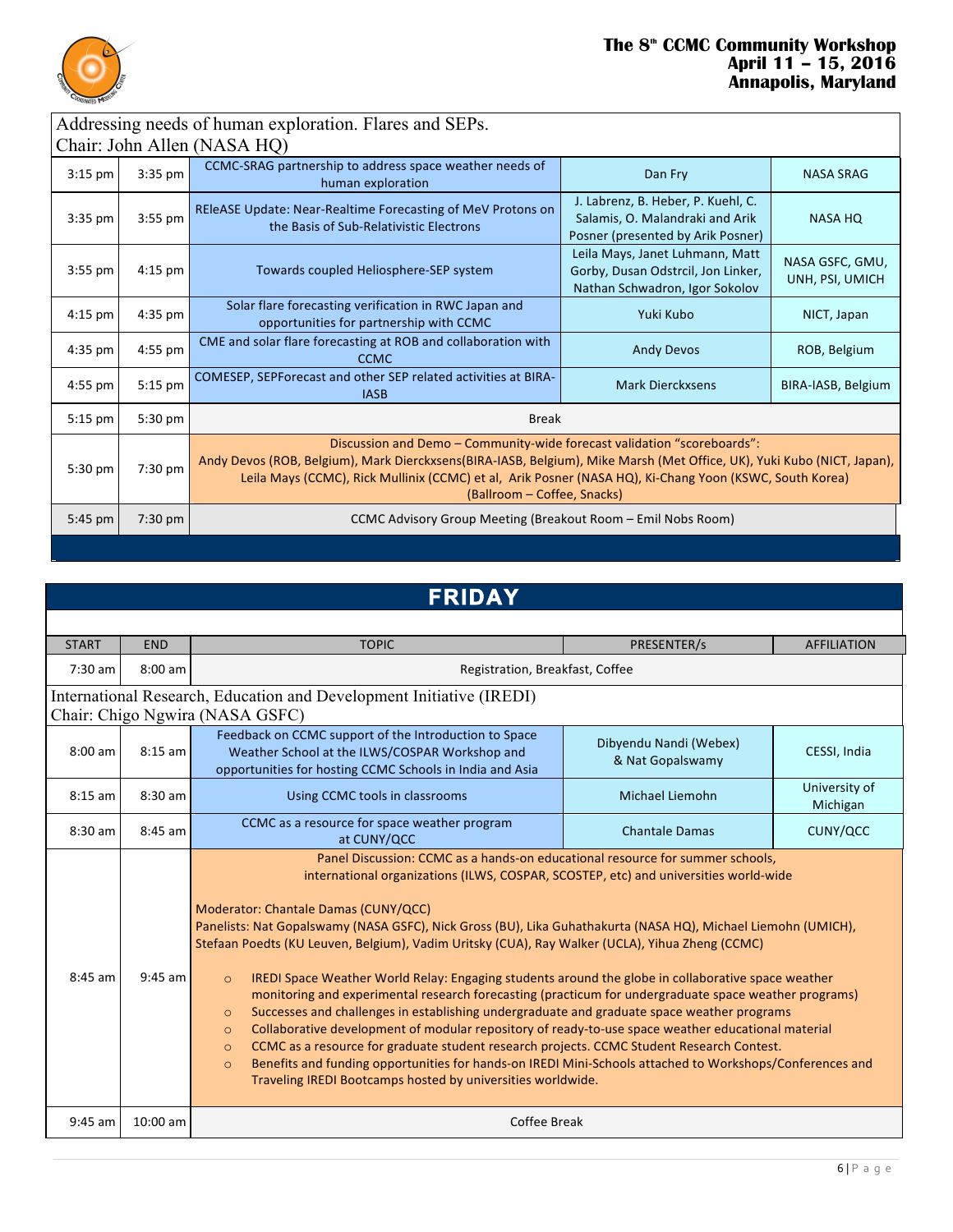

| <b>CCMC Advisory Group</b>                                                                                                             |                    |                                                                                                                                                                                                                                                                                                                                                                                                                                                                                                                                                                                                                                                                                                                                                 |                                  |                             |
|----------------------------------------------------------------------------------------------------------------------------------------|--------------------|-------------------------------------------------------------------------------------------------------------------------------------------------------------------------------------------------------------------------------------------------------------------------------------------------------------------------------------------------------------------------------------------------------------------------------------------------------------------------------------------------------------------------------------------------------------------------------------------------------------------------------------------------------------------------------------------------------------------------------------------------|----------------------------------|-----------------------------|
| Chair: Barbara Thompson (NASA GSFC)                                                                                                    |                    |                                                                                                                                                                                                                                                                                                                                                                                                                                                                                                                                                                                                                                                                                                                                                 |                                  |                             |
| 10:00 am                                                                                                                               | 10:20 am           | <b>CCMC Status and Outlook</b>                                                                                                                                                                                                                                                                                                                                                                                                                                                                                                                                                                                                                                                                                                                  | Ray Walker                       | <b>UCLA</b>                 |
| 10:20 am                                                                                                                               | 10:30 am           | <b>Questions, Discussion</b>                                                                                                                                                                                                                                                                                                                                                                                                                                                                                                                                                                                                                                                                                                                    |                                  |                             |
| CCMC Partnerships with research, educational and operational institutions world-wide<br>Chair: Barbara Thompson (NASA GSFC)            |                    |                                                                                                                                                                                                                                                                                                                                                                                                                                                                                                                                                                                                                                                                                                                                                 |                                  |                             |
| 10:30 am                                                                                                                               | 10:50 am           | Opportunities for CCMC-VSWMC partnership                                                                                                                                                                                                                                                                                                                                                                                                                                                                                                                                                                                                                                                                                                        | <b>Stefaan Poedts</b>            | KU Leuven, Belgium          |
| $10:50$ am                                                                                                                             | $11:10$ am         | Opportunities for CCMC-PSTEP partnership                                                                                                                                                                                                                                                                                                                                                                                                                                                                                                                                                                                                                                                                                                        | Kanya Kusano                     | Nagoya University,<br>Japan |
| $11:10$ am                                                                                                                             | 11:30 am           | SSA/ESA view of CCMC                                                                                                                                                                                                                                                                                                                                                                                                                                                                                                                                                                                                                                                                                                                            | Alexi Glover                     | SSA/ESA                     |
| 11:30 am                                                                                                                               | 11:50 am           | UK Met Office view of CCMC                                                                                                                                                                                                                                                                                                                                                                                                                                                                                                                                                                                                                                                                                                                      | Mike Marsh (for Mark Gibbs)      | Met Office, UK              |
| 11:50 am                                                                                                                               | $12:10 \text{ pm}$ | New technologies and models in SPENVIS Next Generation.<br>Opportunities for collaboration with CCMC                                                                                                                                                                                                                                                                                                                                                                                                                                                                                                                                                                                                                                            | <b>Stijn Calders</b>             | BIRA-IASB, Belgium          |
| 12:10 pm                                                                                                                               | 12:30 pm           | Opportunities for CCMC - RAL partnership                                                                                                                                                                                                                                                                                                                                                                                                                                                                                                                                                                                                                                                                                                        | Ian McCrea                       | RAL, UK                     |
| 12:30 pm                                                                                                                               | 12:50 pm           | <b>CCMC-KSWC</b> partnership                                                                                                                                                                                                                                                                                                                                                                                                                                                                                                                                                                                                                                                                                                                    | Ki-Chang Yoon                    | KSWC, South Korea           |
|                                                                                                                                        |                    | Discussion: International Working Group at the CCMC (ICCMC)                                                                                                                                                                                                                                                                                                                                                                                                                                                                                                                                                                                                                                                                                     |                                  |                             |
|                                                                                                                                        |                    | Moderator: Ian McCrea (RAL, UK)                                                                                                                                                                                                                                                                                                                                                                                                                                                                                                                                                                                                                                                                                                                 |                                  |                             |
| 12:50 pm                                                                                                                               |                    | Lunch and coffee discussion meeting: Free boxed lunch will be provided to those who replied to Anna Chulaki<br>The International Working Group at the CCMC (ICCMC) is a self-organizing non-bureaucratic entity for facilitating and<br>coordinating the development of a global network of web-based resources and open-source platforms to push the<br>2:00 pm   frontiers of joint space weather research, analysis, forecasting, and education.<br>ICCMC Statement: Why? What? How?<br>$\circ$<br>On-going projects, successes, challenges, opportunities<br>$\circ$<br><b>Action plan</b><br>$\circ$                                                                                                                                       |                                  |                             |
| 02:00 pm<br>$3:00$ pm<br>Lunch on own/Coffee Break                                                                                     |                    |                                                                                                                                                                                                                                                                                                                                                                                                                                                                                                                                                                                                                                                                                                                                                 |                                  |                             |
| Working Meeting: Virtual Observatories and web-based information dissemination services world-wide<br>Chair: Aaron Roberts (NASA GSFC) |                    |                                                                                                                                                                                                                                                                                                                                                                                                                                                                                                                                                                                                                                                                                                                                                 |                                  |                             |
| 3:00 pm                                                                                                                                | 3:05 pm            | Introductory remarks. NASA HQ perspective on VOs                                                                                                                                                                                                                                                                                                                                                                                                                                                                                                                                                                                                                                                                                                | Jeffrey Hayes, Shing Fung        | <b>NASA HQ</b>              |
| 3:05 pm                                                                                                                                | 3:20 pm            | Lessons learned from SpWxCOW and data availability<br>requirements in industry                                                                                                                                                                                                                                                                                                                                                                                                                                                                                                                                                                                                                                                                  | W. Kent Tobiska                  | SET, USU SWC                |
| 3:20 pm                                                                                                                                | $3:40$ pm          | Implementation of IMPeX at CCMC: models, inputs,<br>simulations, ready-for-model-data-comparison<br>derived products (progress, challenges, outlook)                                                                                                                                                                                                                                                                                                                                                                                                                                                                                                                                                                                            | Chiu Wiegand                     | <b>CCMC</b>                 |
| $3:40$ pm                                                                                                                              |                    | 4:00 pm   VMR status and new ideas on model-data comparison systems                                                                                                                                                                                                                                                                                                                                                                                                                                                                                                                                                                                                                                                                             | Darren De Zeeuw                  | University of<br>Michigan   |
| $4:00$ pm                                                                                                                              | $4:15$ pm          | Outlook on VOs and model/simulations access standards from<br>SPENVIS-NG developers.<br>Approach to handling VOTables                                                                                                                                                                                                                                                                                                                                                                                                                                                                                                                                                                                                                           | <b>Stjin Calders</b>             | BIRA-IASB, Belgium          |
| 4:15 pm                                                                                                                                | $4:30$ pm          | ISWA database of real-time streams - a resource for VOs and<br>web-based model-data comparison services                                                                                                                                                                                                                                                                                                                                                                                                                                                                                                                                                                                                                                         | Justin Boblitt, Richard Mullinix | <b>CCMC</b>                 |
| $4:30$ pm                                                                                                                              | 5:30 pm            | Discussion and planning:<br>CCMC as a resource and a hub for VOs and web-based information dissemination services worldwide. Expanding<br>$\circ$<br>and improving community access to simulation results.<br>Opportunities and best practice for data and simulation results sharing.<br>$\circ$<br>Web-Based tools and systems for model-data comparisons.<br>$\circ$<br>Challenges and a path forward with model-data metadata coordination.<br>$\circ$<br>Benefits and challenges of moving towards standards or guidelines.<br>$\circ$<br>Improving communication and coordination between space weather web-based information dissemination<br>$\circ$<br>services worldwide.<br>Follow-on actions and next Workshop planning.<br>$\circ$ |                                  |                             |
| 6:30 pm                                                                                                                                |                    | BBQ at Masha's house (Colesville, MD)                                                                                                                                                                                                                                                                                                                                                                                                                                                                                                                                                                                                                                                                                                           |                                  |                             |